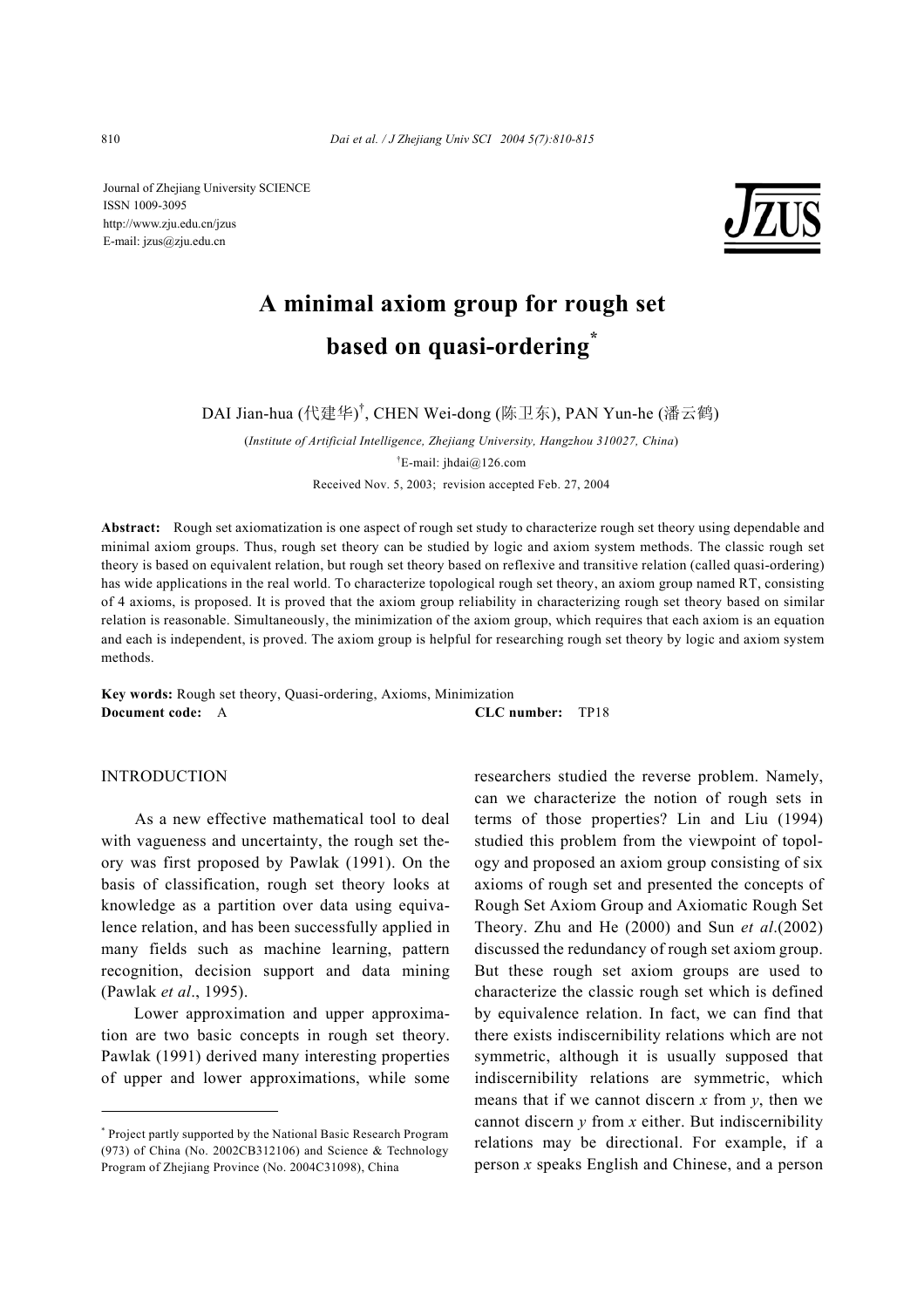*y* speaks English, Finnish and Chinese, then *x* cannot discern *y* from himself by the property "knowledge of languages" since *y* can communicate with *x* in any languages that *x* speaks. On the other hand, *y* can discern *x* from himself by asking a simple question in Finnish, for example. So, the rough set based on reflexive and transitive relation must be studied. Since reflexive and transitive relation is also called quasi-ordering, the rough set based on reflexive and transitive relation is also called rough set based on quasi-ordering.

To characterize rough set based on quasiordering, an axiom group named RT, consisting of 4 axioms, is proposed. The validity of the axiom group, which shows that characterizing of rough set theory based on quasi-ordering is rational, is proved. Simultaneously, the minimization of the axiom group, which requires that each axiom is an equation and each equation is independent, is proved. The axiom group is helpful for researching rough set based on quasi-ordering by logic and axiom system methods.

### BASIC NOTATIONS AND DEFINITIONS

#### **Pawlak classic rough set**

Let  $U=\{u_1, u_2, \ldots, u_n\}$  denote a finite and non-empty set of objects called the universe, and let *R*⊆*U*×*U* denote an equivalence relation on *U*. The pair  $(U, R)$  is called an approximation space. The equivalence classes partitioned by *R* are called elementary sets of (*U*, *R*).

The equivalence relation and the induced equivalence classes may be regarded as the available information or knowledge about the objects under consideration. Given an arbitrary set  $X \subseteq U$ , it may be impossible to describe *X* precisely using the equivalence classes of *R*. That is, the available information is not sufficient to give a precise representation of *X*. In this case, one may characterize *X* by a pair of lower and upper approximations:

$$
L_APP_R(X) = \bigcup_{[x]_R \subseteq X} [x]_R \tag{1}
$$

$$
U_APP_R(X) = \bigcup_{[x]_R \cap X \neq \phi} [x]_R \tag{2}
$$

where  $[x]_R$  is the equivalence class containing *x*. The lower approximation L  $APP(X)$  is the union of all the elementary sets which are subsets of *X*. It is the largest composed set contained in *X*. The upper approximation U  $APP(X)$  is the union of all the elementary sets which have a non-empty intersection with *X*. It is the smallest composed set containing *X*.

#### **Rough set based on quasi-ordering**

Some researchers (Yao *et al*., 1997; Yao, 1998b) generalized the classic rough set by replacing equivalent classes with neighborhood. Suppose  $R \subseteq U \times U$  is a binary relation on *U*,  $x \in U$ , then  $R$ -neighborhood of  $x$  is defined as:

$$
N_R(x) = \{ y \mid (x, y) \in R \}
$$
 (3)

Based on Eq.(3), the lower and upper approximation of the objects set *X*⊆*U* can be defined as:

$$
L_A \text{APP}_R(X) = \{x \mid N_R(x) \subseteq X\} \tag{4}
$$

$$
U_A \text{PPP}_R(X) = \{x \mid N_R(x) \cap X \neq \phi\} \tag{5}
$$

Based on the above discussion on rough set based quasi-ordering, the relation *R* in Eqs.(3), (4) and (5) is supposed to be reflexive and transitive.

## **Minimum of rough set axiom groups**

**Definition 1** Rough Set Axiom Formulas are defined as follows:

(1) An arbitrary set *X*⊆*U* is a rough set axiom formula;

(2) If  $\alpha$  is a rough set axiom formula, then so are  $\sim \alpha$ ,  $L(\alpha)$  and  $H(\alpha)$ ;

(3) If  $\alpha$ ,  $\beta$  are rough set axiom formulas, then so are  $\alpha \cup \beta$  and  $\alpha \cap \beta$ ;

(4) The only rough set axiom formulas are those obtainable by finite application of (1)−(3) in the above.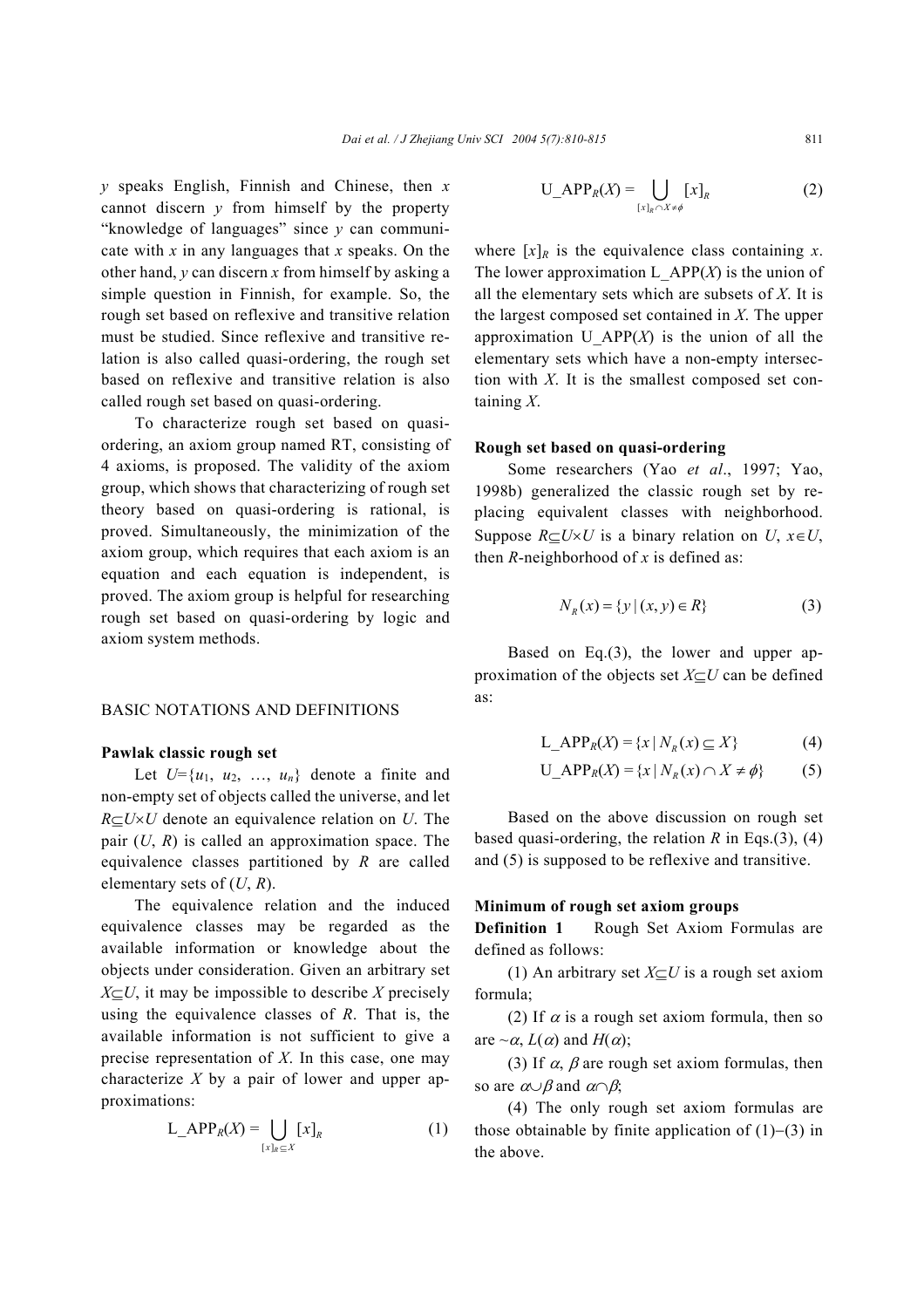**Remark** The conception of Rough Set Axiom Formula (RSAF) is not used to describe rough set which is an opposite conception to definable (crisp) set. Normally, a Rough Set Axiom Formula is not a rough set. One can find that  $L(\alpha)$  and  $H(\alpha)$  are surely crisp sets in classic rough set theory. In fact, a rough set  $\alpha$  is described by a pair of definable sets  $\leq L(\alpha)$ ,  $H(\alpha)$ .

**Definition 2** If  $\alpha$ ,  $\beta$  are rough set axiom formulas, then  $\alpha \subset \beta$  and  $\beta \subset \alpha$  are rough set inequalities.

**Definition 3** The rough set axiom group satisfying the follow conditions is called minimal rough set axiom group:

(1) Each axiom in the axiom group is a rough set inequality;

(2) Each axiom in the axiom group is independent of others.

We adopt here the concept of minimization of rough set axiom group from Sun *et al*.(2002) from which three definitions above can be found.

# A MINIMAL AXIOM GROUP OF ROUGH SET BASED ON QUASI-ORDERING

We now propose a minimal axiom group of rough set based on quasi-ordering, named Rough Set Axiom Group RT, as follows:

(RT1) *U*⊆*L*(*U*) (RT2) *L*(∼*X*∪*Y*)⊆∼*L*(*X*)∪*L*(*Y*)  $(L(X) \subseteq X)$  $L(X) \subseteq L(L(X))$ 

# **Reliability of axiom group RT**

**Lemma 1** For the pair of rough operators *L* and *H*,  $X \rightarrow (H(X), L(X))$ , which satisfy the following axioms

 $(L1) L(U)=U$ (L2) *L*(*X*∩*Y*)=*LX*∩*LY*  $(H1)$  *H*( $\phi$ )= $\phi$ (H2) *H*(*X*∪*Y*)=*H*(*X*)∪*H*(*Y*) (LH) *H*(*X*)=∼*L*(∼*X*) (M1) *X*⊆*H*(*X*)

(M2′) *H*(*H*(*X*))⊆*H*(*X*)

there exists a reflexive and transitive relation *R* on *U* satisfying  $H(X) = R^{-1}(X)$  and  $L(X) = R^{-1}(X)$ .

**Proof** The lemma is easy to prove by Theorem 3 and Theorem 6 of Yao (1998a).

Lemma 2 (Yao, 1998a) Under the condition  $L(U)=U$ , we have

$$
L(X \cap Y) = LX \cap LY \Leftrightarrow
$$
  
\n
$$
L(U) = U \& L(\sim X \cup Y) \subseteq \sim L(X) \cup L(Y).
$$

**Theorem 1** For the rough operator  $X \rightarrow L(X)$ , which satisfy the axiom (RT1) through (RT4), there is a reflexive and transitive relation on *U* such that  $L(X) = R_-(X)$ .

Defining the dual operator of *L* by  $H(X)$ = ~*L*(~*X*), we have *H*(*X*)= *R*<sup>−</sup> (*X*).

**Proof** From axiom (RT1), we have

$$
L(U)=U\tag{6}
$$

That is axiom  $(L1)$  in Lemma 1. By  $(LH)$  and  $(L1)$ , we get

$$
H(\phi) = \phi \tag{7}
$$

From axiom (RT2) and Eq.(6), together with Lemma 2, we have

$$
L(X \cap Y) = L(X) \cap L(Y) \tag{8}
$$

That is axiom  $(L2)$  in Lemma 1. By  $(LH)$  and  $(L2)$ , we get

$$
H(X \cup Y) = H(X) \cup H(Y) \tag{9}
$$

From axiom (RT3), we have

$$
X = \sim L(\sim X) \tag{10}
$$

From (LH), we get

$$
X \subseteq H(X) \tag{11}
$$

In the same way, from axiom (RT4) and (LH) we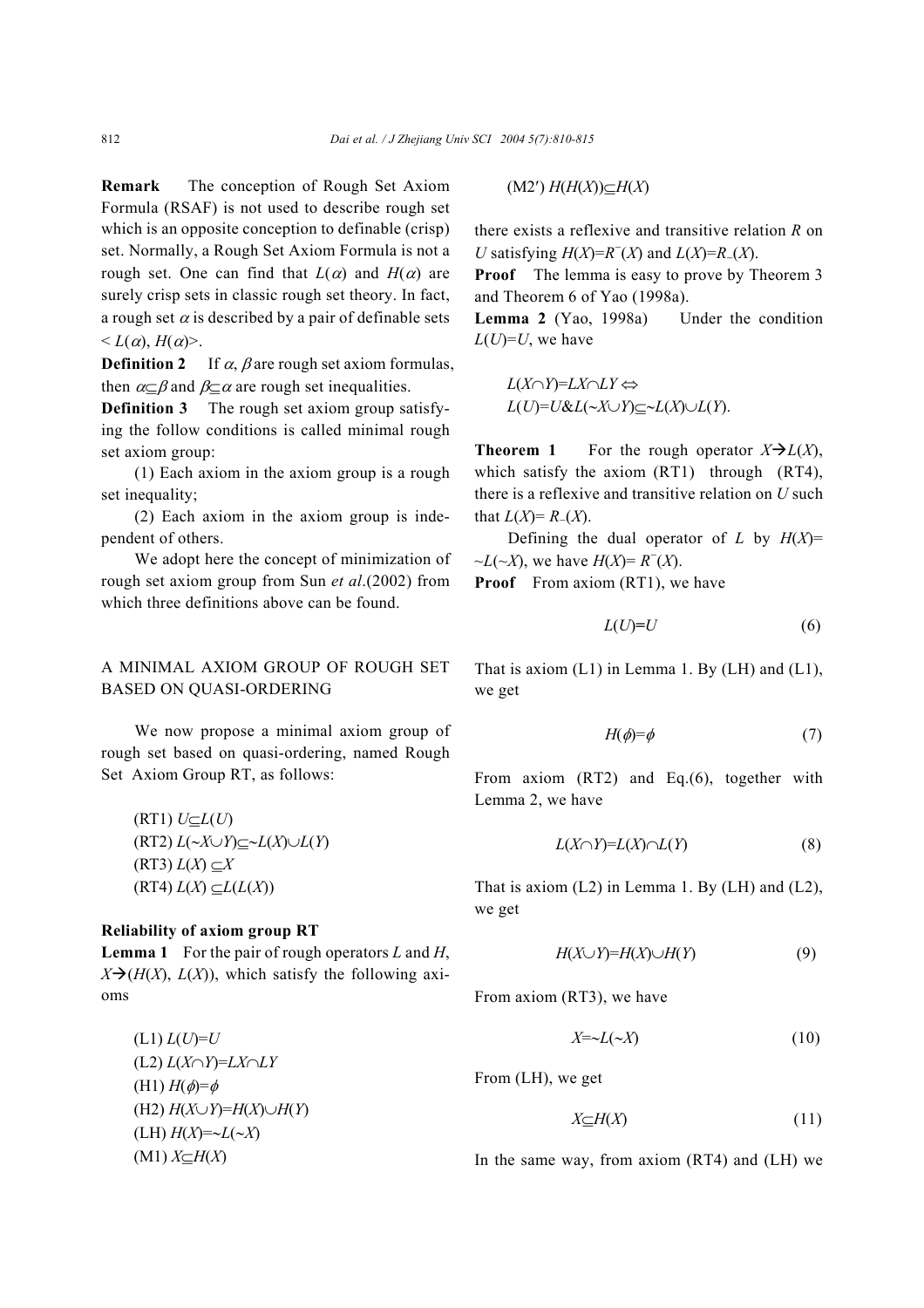have

$$
H(H(X))\subseteq H(X)\tag{12}
$$

From the proofs above, we know that

{(RT1), (RT2), (RT3), (RT4), (LH)}⇒{(L1), (L2), (H1), (H2), (LH), (M1), (M2*'*)}

In fact, axiom (LH) is the mutual defining method between lower approximation operator and upper approximation operator. From Lemma 1, we get Theorem 1.

## **Minimum of axiom group RT**

**Theorem 2** Rough set axiom group RT is minimal rough set axiom group.

**Proof** It is obvious that each axiom in RT is a rough set inequality, so axiom group RT satisfies the first condition in Definition 3.

We then prove RT also satisfies the second con-

dition in Definition 3 as follows:

(1) Suppose that  $U = \{a,b,c\}$  is the universe.  $L(U) = \{a,b\}, L(\{a,b\}) = \{a,b\}, L(\{a,c\}) = \{a\}, L(\{b,c\}) =$  ${b}$ ,  $L({a})={a}$ ,  $L({b})={b}$ ,  $L({{c}})={{c}}$ ,  $L(\phi)=\phi$ . Then we get the following validation (Table 1) showing that axiom (RT1) is independent of (RT2), (RT3) and (RT4).

In Table 1, the underlined items show contradiction of (RT1). For example, when  $X = \{a,b,c\}$ , we can find  $L(U)=L({a,b,c})={a,b}$ . Hence, we know that  $U \not\subset L(U)$  which implies that axiom (RT1) is not satisfied. And at the same time, axioms (RT2), (RT3) and (RT4) are satisfied. So we know that (RT1) is independent of (RT2), (RT3) and (RT4). The meaning and function of the validation tables following are the same as here, and we just give the validation tables without further interpretation in the rest part of the paper.

(2) Suppose that  $U = \{a,b,c\}$  is the universe.  $L(U)=U, L({a,b})={a,b}, L({a,c})={a}, L({b,c})=$  ${b}$ ,  $L({a})={a}$ ,  $L({b})={b}$ ,  $L({{c}})={{c}$ ,  $L(\phi)=\phi$ .

|                  | $L(\sim X \cup Y)$ ,  | Y              |                    |                    |                    |                    |                |                  |                |         |         |  |  |  |
|------------------|-----------------------|----------------|--------------------|--------------------|--------------------|--------------------|----------------|------------------|----------------|---------|---------|--|--|--|
|                  | $\neg L(X) \cup L(Y)$ | U              | ${a,b}$            | ${a, c}$           | ${b,c}$            | ${a}$              | ${b}$          | $\{c\}$          | φ              | L(X)    | L(L(X)) |  |  |  |
| $\boldsymbol{X}$ | U                     | ${a,b}, {a,b}$ | $\{a,b\}, \{a,b\}$ | ${a}, {a}$         | ${b}, {b}$         | ${a}, {a}$         | ${b}, {b}$     | ${c}, {c}$       | $\phi, \phi$   | ${a,b}$ | ${a,b}$ |  |  |  |
|                  | ${a,b}$               | $\{a,b\}, U$   | ${a,b}, U$         | ${a}, {a, c}$      | ${b}, {b}, c}$     | ${a}, {a, c}$      | ${b}, {b}, c}$ | ${c}, {c}$       | ${c}, {c}$     | ${a,b}$ | ${a,b}$ |  |  |  |
|                  | ${a, c}$              | ${a,b}, U$     | ${a,b}$ ,U         | ${a,b}, U$         | ${b}, {b}, c}$     | $\{a,b\}, U$       | ${b}, {b}, c}$ | $\{b\}, \{b,c\}$ | ${b}, {b}, c}$ | ${a}$   | ${a}$   |  |  |  |
|                  | $\{b,c\}$             | ${a,b}$ ,U     | ${a,b\}$ ,U        | ${a}, {a, c}$      | ${a,b}$ ,U         | ${a}, {a, c}$      | ${a,b}$ ,U     | ${a}, {a}, c}$   | ${a}, {a}, c}$ | ${b}$   | ${b}$   |  |  |  |
|                  | ${a}$                 | ${a,b}$ ,U     | $\{a,b\}$ ,U       | ${a,b}, U$         | ${b}, {b}, c}$     | $\{a,b\}, U$       | ${b}, {b}, c}$ | ${b}, {b}, c}$   | ${b}, {b}, c}$ | ${a}$   | ${a}$   |  |  |  |
|                  | ${b}$                 | ${a,b}$ ,U     | ${a,b}$ ,U         | ${a}, {a, c}$      | ${a,b}$ ,U         | ${a}, {a, c}$      | ${a,b}, U$     | ${a}, {a}, c}$   | ${a}, {a, c}$  | ${b}$   | ${b}$   |  |  |  |
|                  | ${c}$                 | ${a,b}, {a,b}$ | ${a,b}, {a,b}$     | $\{a,b\}, \{a,b\}$ | $\{a,b\}, \{a,b\}$ | $\{a,b\}, \{a,b\}$ | ${a,b}, {a,b}$ | $\{a,b\}, U$     | ${a,b}, {a,b}$ | ${c}$   | ${c}$   |  |  |  |
|                  | $\phi$                | ${a,b}, U$     | ${a,b}$ ,U         | $\{a,b\}, U$       | ${a,b}, U$         | $\{a,b\}, U$       | $\{a,b\}, U$   | ${a,b}, U$       | $\{a,b\}, U$   | $\phi$  | $\phi$  |  |  |  |

**Table 1 Validation table showing that (RT1) is independent of (RT2), (RT3) and (RT4)** 

**Table 2 Validation table showing that (RT2) is independent of (RT1), (RT3) and (RT4)** 

| $L(\sim X \cup Y)$ ,<br>$\neg L(X) \cup L(Y)$ |                  |      | L(X)               |                |                  |                   |                   |                |                    |         |         |
|-----------------------------------------------|------------------|------|--------------------|----------------|------------------|-------------------|-------------------|----------------|--------------------|---------|---------|
|                                               |                  | U    | ${a,b}$            | ${a, c}$       | ${b,c}$          | ${a}$             | $\{b\}$           | $\{c\}$        | $\phi$             |         | L(L(X)) |
|                                               | $\boldsymbol{U}$ | U, U | $\{a,b\}, \{a,b\}$ | ${a}, {a}$     | ${b}, {b}$       | ${a}, {a}$        | ${b}, {b}$        | $\{c\}, \{c\}$ | $\phi$ , $\phi$    | ${a,b}$ | ${a,b}$ |
|                                               | ${a,b}$          | U,U  | U,U                | ${a}, {a, c}$  | $\{b\}, \{b,c\}$ | ${a}, {a}, c}$    | $\{b\}, \{b,c\}$  | ${c}, {c}$     | ${c}, {c}$         | ${a,b}$ | ${a,b}$ |
|                                               | ${a, c}$         | U, U | $\{a,b\}, U$       | U,U            | ${b}, {b}, c}$   | ${a,b}$ ,U        | ${b}, {b}, c}$    | ${b}, {b}, c}$ | ${b}, {b}, c}$     | ${a}$   | ${a}$   |
|                                               | $\{b,c\}$        | U, U | $\{a,b\}, U$       | ${a}, {a}, c}$ | U,U              | ${a}, {a}, c}$    | ${a,b}$ ,U        | ${a}, {a, c}$  | ${a}, {a, c}$      | ${b}$   | ${b}$   |
| $\boldsymbol{X}$                              | ${a}$            | U, U | U,U                | U,U            | $\{b\}, \{b,c\}$ | U,U               | ${b}, {b}, {c}$   | ${b}, {b}, c}$ | ${b}, {b}, c}$     | ${a}$   | ${a}$   |
|                                               | ${b}$            | U,U  | $\{a,b\}, U$       | ${a}, {a}, c}$ | U, U             | ${a}, {a, c}$     | U, U              | ${a}, {a, c}$  | ${a}, {a, c}$      | $\{b\}$ | ${b}$   |
|                                               | $\{c\}$          | U, U | $\{a,b\}, \{a,b\}$ | $U, \{a,b\}$   | $U, \{a,b\}$     | $\{a,b\},\{a,b\}$ | $\{a,b\},\{a,b\}$ | U, U           | $\{a,b\}, \{a,b\}$ | ${c}$   | ${c}$   |
|                                               | $\phi$           | U, U | U,U                | U.U            | U,U              | U,U               | U.U               | U,U            | U, U               | $\phi$  | $\phi$  |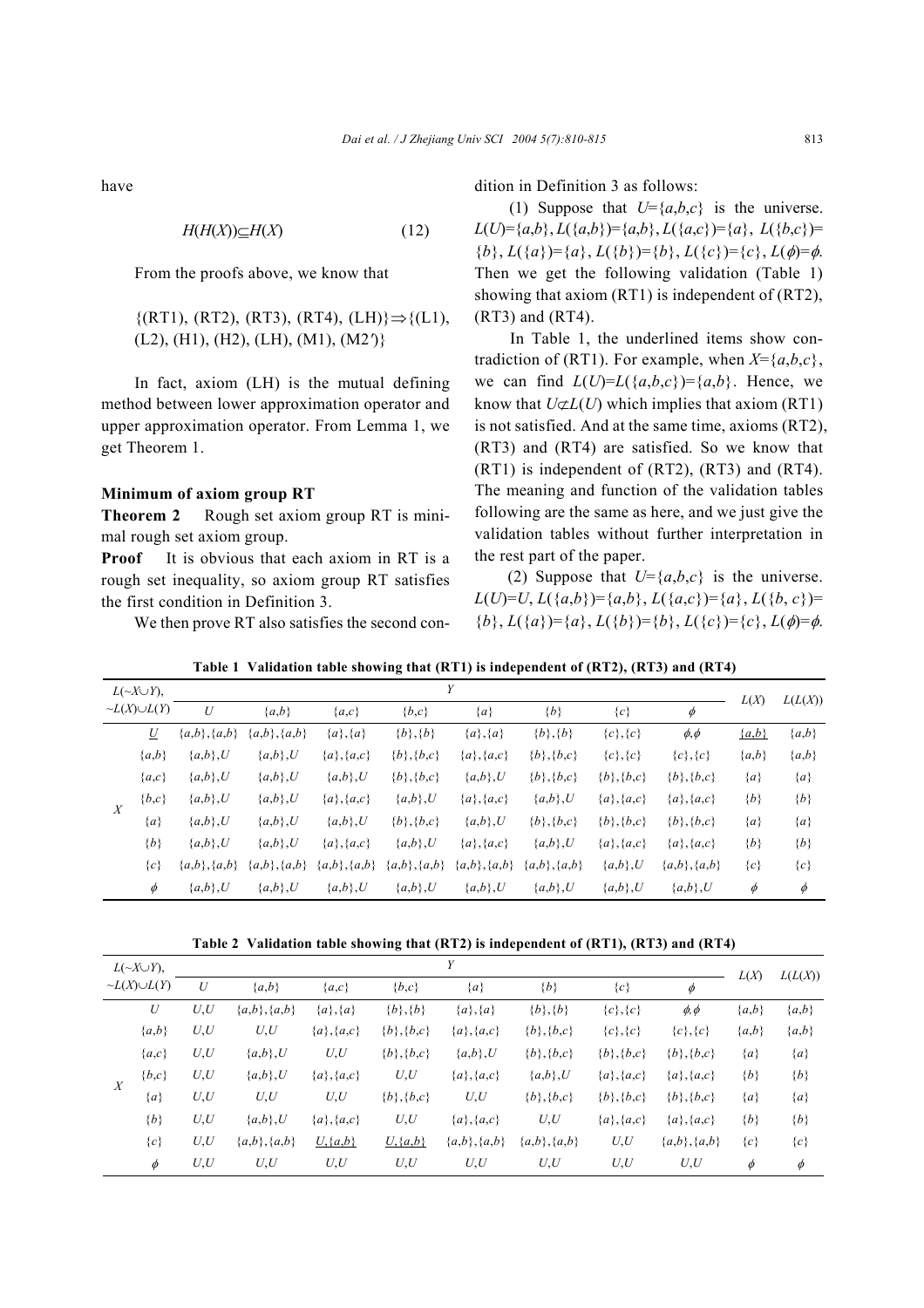Then we get the following validation (Table 2) showing that axiom (RT2) is independent of (RT1), (RT3) and (RT4).

(3) Suppose that  $U = \{a,b,c\}$  is the universe.  $L(U)=L({a,b})=L({a,c})=U, L({b,c})=({b,c}, L({a})$  $= U, L({b})=L({c})=b,c$ ,  $L(\phi)={b,c}$ . Then we get the following validation (Table 3) showing that axiom (RT3) is independent of (RT1), (RT2) and (RT4).

(4) Let  $U = \{a,b,c,d\}$  be the universe. Suppose  $L(U)=U, L({a,b,c})=\{a,b\}, L({a,b,d})=\{a\}, L({a,c,a})$  $d$ })={*a*}, *L*({*b*,*c*,*d*})={*b*}, *L*({*a*,*b*})={*a*}, *L*({*a*, *c*})={*a*}, *L*({*a*,*d*})={*a*}, *L*({*b*,*c*})={*b*}, *L*({*b*,*d*})=φ, *L*({*c*,*d*})= $\phi$ , *L*({*a*})={*a*}, *L*({*b*})= $\phi$ , *L*({*c*})= $\phi$ , *L*({*d*})

 $=\phi$ , *L*( $\phi$ )= $\phi$ , then we get the following validation (Table 4) showing that axiom (RT4) is independent of (RT1), (RT2) and (RT3).

From the steps  $(1)$   $\sim$  (4) above, we know that each axiom in axiom group RT is independent of others. So the second condition in Definition 3 is satisfied and Theorem 2 is proved.

## **CONCLUSION**

Rough set axiomatization is an aspect of rough set study aimed at characterizing rough set theory using dependable and minimal axiom groups. Thus,

**Table 3 Validation table showing that (RT3) is independent of (RT1), (RT2) and (RT4)** 

| $L(\sim X \cup Y)$ ,<br>$\neg L(X) \cup L(Y)$ |            |      | L(X)    | L(L(X))  |                |       |                |                |                |                 |         |
|-----------------------------------------------|------------|------|---------|----------|----------------|-------|----------------|----------------|----------------|-----------------|---------|
|                                               |            | U    | ${a,b}$ | ${a, c}$ | ${b,c}$        | ${a}$ | ${b}$          | $\{c\}$        | $\phi$         |                 |         |
|                                               | U          | U, U | U, U    | U, U     | ${b,c}, {b,c}$ | U, U  | ${b,c}, {b,c}$ | ${b,c}, {b,c}$ | ${b,c}, {b,c}$ | U               | U       |
|                                               | $\{a, b\}$ | U,U  | U, U    | U, U     | ${b,c}, {b,c}$ | U, U  | ${b,c}, {b,c}$ | ${b,c}, {b,c}$ | ${b,c}, {b,c}$ | $\underline{U}$ | U       |
|                                               | $\{a, c\}$ | U, U | U, U    | U, U     | ${b,c}, {b,c}$ | U, U  | ${b,c}, {b,c}$ | ${b,c}, {b,c}$ | ${b,c}, {b,c}$ | $\underline{U}$ | U       |
| X                                             | $\{b, c\}$ | U, U | U, U    | U, U     | U, U           | U, U  | U, U           | ${b,c}, {b,c}$ | U, U           | $\{b,c\}$       | ${b,c}$ |
|                                               | $\{a\}$    | U,U  | U, U    | U, U     | ${b,c}, {b,c}$ | U, U  | ${b,c}, {b,c}$ | ${b,c}, {b,c}$ | ${b,c}, {b,c}$ | $\underline{U}$ | U       |
|                                               | ${b}$      | U, U | U, U    | U, U     | U, U           | U, U  | U, U           | U,U            | U, U           | ${b,c}$         | ${b,c}$ |
|                                               | $\{c\}$    | U, U | U, U    | U, U     | U, U           | U, U  | U, U           | U,U            | U,U            | ${b,c}$         | ${b,c}$ |
|                                               | $\phi$     | U, U | U, U    | U, U     | U, U           | U, U  | U, U           | U,U            | U, U           | $\{b,c\}$       | ${b,c}$ |

**Table 4 Validation table showing that (RT4) is independent of (RT1), (RT2) and (RT3)** 

| $L(\sim X \cup Y)$ , |                        |     | Y              |                                   |        |       |                                                |                                                                              |         |         |                       |              |                    |                                                                                          |                       |              |                 | $-L(X) L(L(X))$ |                 |
|----------------------|------------------------|-----|----------------|-----------------------------------|--------|-------|------------------------------------------------|------------------------------------------------------------------------------|---------|---------|-----------------------|--------------|--------------------|------------------------------------------------------------------------------------------|-----------------------|--------------|-----------------|-----------------|-----------------|
|                      | $\neg L(X) \cup L(Y)$  |     |                | U {a,b,c} {a,b,d} {a,c,d} {b,c,d} |        |       | ${a,b}$                                        | ${a,c}$                                                                      | ${a,d}$ | ${b,c}$ | ${b,d}$               | ${c,d}$      | ${a}$              | ${b}$                                                                                    | ${c}$                 | $\{d\}$      | $\phi$          |                 |                 |
|                      | U                      |     | $U, U$ ab, ab  | $a_a$                             | a.a    | b,b   | a,a                                            | a,a                                                                          | $a_a$   | b,b     | $\phi, \phi$          | $\phi, \phi$ | a,a                | $\phi, \phi$                                                                             | $\phi$ , $\phi$       | $\phi, \phi$ | $\phi$ , $\phi$ | U               | U               |
|                      | ${a,b,c}$ $U,U$ $U,U$  |     |                | a.acd                             | a.acd  | b,bcd | $a, acd$ $a, acd$ $a, acd$ $b, bcd$ $\phi, cd$ |                                                                              |         |         |                       |              | $\phi$ , cd a, acd | $\phi$ .cd                                                                               | $\phi$ <sub>c</sub> d | $\phi$ .cd   | $\phi$ .cd      | ab              | $\underline{a}$ |
|                      | ${a,b,d}$ $U,U$ $ab,U$ |     |                | U,U                               | a, U   | b,bcd | ab, U                                          | a, U                                                                         |         |         |                       |              |                    | $a, U$ b, bcd b, bcd $\phi$ , bcd $a, U$ b, bcd $\phi$ , bcd $\phi$ , bcd $\phi$ , bcd a |                       |              |                 |                 | a               |
|                      | ${a,c,d}$ $U,U$ $ab,U$ |     |                | a, U                              | U.U    | b,bcd | a, U                                           | ab.U                                                                         |         |         |                       |              |                    | $a, U, b, bcd, \phi, bcd, b, bcd, a, U, \phi, bcd, b, bcd, \phi, bcd, \phi, bcd$         |                       |              |                 | $\overline{a}$  | a               |
|                      | ${b,c,d}$ $U,U$ $ab,U$ |     |                | a.acd                             | a.acd  | U, U  |                                                | a, acd a, acd a, acd ab, $U$ a, acd a, acd a, acd a, acd a, acd a, acd b     |         |         |                       |              |                    |                                                                                          |                       |              |                 |                 | $\phi$          |
|                      | ${a,b}$                |     | $U, U$ ab, $U$ | U,U                               | U,U    | b,bcd | ab, U                                          | ab, U                                                                        |         |         |                       |              |                    | $U, U$ b, bcd b, bcd b, bcd ab, $U$ b, bcd b, bcd b, bcd b, bcd a                        |                       |              |                 |                 | a               |
|                      | ${a,c}$                |     | $U,U$ $U,U$    | a, U                              | U,U    | b,bcd | a, U                                           | U,U                                                                          |         |         |                       |              |                    | $a, U$ b, bcd $\phi$ , bcd b, bcd $a, U$ $\phi$ , bcd b, bcd $\phi$ , bcd $\phi$ , bcd a |                       |              |                 |                 | a               |
| $\boldsymbol{X}$     | ${a,d}$                |     | $U, U$ ab, $U$ | U,U                               | U,U    | b,bcd | ab, U                                          | ab, U                                                                        |         |         |                       |              |                    | $U, U$ b, bcd b, bcd b, bcd ab, $U$ b, bcd b, bcd b, bcd b, bcd a                        |                       |              |                 |                 | a               |
|                      | ${b,c}$                |     | $U,U$ $U,U$    | a.acd                             | a, acd | U, U  |                                                | a, acd a, acd a, acd $U, U$ a, acd a, acd a, acd a, acd a, acd a, acd a, acd |         |         |                       |              |                    |                                                                                          |                       |              |                 | b               | $\phi$          |
|                      | ${b,d}$                |     | U, U, ab, U    | U.U                               | a, U   | U, U  | ab, U                                          | a, U                                                                         |         |         | $a, U$ ab, $U$ $U, U$ | a, U         | a, U               | ab, U                                                                                    | $\phi$ .U             | a.U          | a.U             | $\phi$          | $\phi$          |
|                      | ${c,d}$                |     | U, U, ab, U    | a, U                              | U,U    | U,U   | a, U                                           | ab, U                                                                        | a, U    |         | $ab, U \quad a, U$    | U,U          | a, U               | a, U                                                                                     | ab, U                 | a, U         | a, U            | $\phi$          | $\phi$          |
|                      | ${a}$                  |     | $U,U$ $U,U$    | U,U                               | U,U    | b,bcd | U,U                                            | U,U                                                                          |         |         |                       |              |                    | $U, U$ b, bcd b, bcd b, bcd $U, U$ b, bcd b, bcd b, bcd b, bcd                           |                       |              |                 | $\overline{a}$  | a               |
|                      | ${b}$                  |     | $U,U$ $U,U$    | U.U                               | a, U   | U,U   | U,U                                            | a, U                                                                         | a, U    |         | $U, U$ $U, U$         | a, U         | a, U               | U,U                                                                                      | a, U                  | a, U         | a, U            | $\phi$          | $\phi$          |
|                      | ${c}$                  |     | $U.U$ $U.U$    | a, U                              | U,U    | U,U   | a, U                                           | U,U                                                                          | a, U    |         | $U, U \quad a, U$     | U,U          | a, U               | a, U                                                                                     | U,U                   | a.U          | a.U             | $\phi$          | $\phi$          |
|                      | $\{d\}$                |     | U, U, ab, U    | U,U                               | U,U    | U.U   | ab, U                                          | ab, U                                                                        | U,U     |         | ab, U, U, U           |              |                    | $U, U$ ab, $U$ ab, $U$ ab, $U$                                                           |                       | U.U          | ab,U            | $\phi$          | $\phi$          |
|                      | $\phi$                 | U.U | U.U            | U.U                               | U.U    | U,U   | U,U                                            | U,U                                                                          | U,U     | U,U     | U,U                   | U,U          | U,U                | U,U                                                                                      | U.U                   | U.U          | U.U             | ø               | $\phi$          |